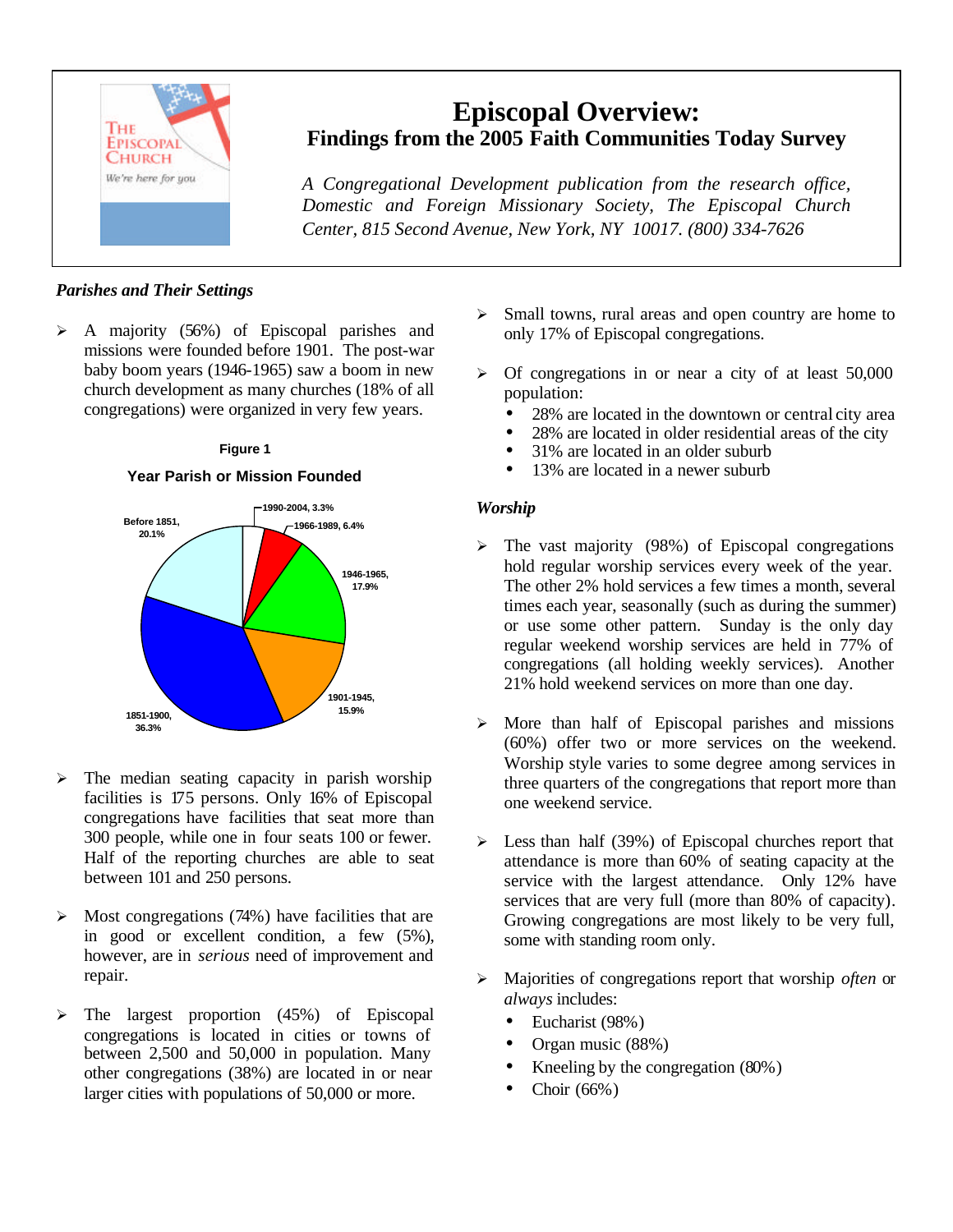. . . but only small minorities report that worship often or always includes:

- Visual projection equipment (3%)
- Drums or other percussion equipment (6%)
- Incense  $(7%)$
- Electric guitar or bass (7%)
- $\geq$  Only 15% of congregations report that their primary worship service has changed a lot in format or style during the last five years. Most churches report that worship has either changed a little (31%) or changed moderately (30%).
- ÿ Congregations were *most* likely to say the following descriptors characterized their worship services "very well":
	- Filled with a sense of God's presence (40%)
	- Participatory (40%)
	- Welcoming to newcomers (39%)
	- Formal liturgy (32%)

. . . and congregations were *least* likely to say the following descriptors characterized their worship services "very well":

- Disorganized (1%)
- Contemporary (5%)
- Contemplative (6%)
- Informal  $(6\%)$

### *Participants and Members*

- $\triangleright$  The percentages of congregations reporting that most, nearly all, or all of their adult participants:
	- are college graduates:  $40\%$
	- are female: 27%
	- live very near the church:  $14\%$
	- live in households with more than \$85,000 in annual income: 11%
	- are life-long Episcopalians: 10%
	- are new comers in the past 5 years: 6%
	- are in households with children under 18:4%
- $\triangleright$  The median Episcopal congregation had 177 active members and average worship attendance of 75 in 2004 (from Parochial Report data).
- $\triangleright$  Most (89.9%) Episcopal congregations are at least 60% white/European American. Another 3.8% of Episcopal congregations are predominantly African American or Black. In 3.9% of Episcopal churches no racial/ethnic group predominates.

#### **Figure 2**

## **Predominant Racial/Ethnic Makeup of Episcopal Congregations**



- $\geq 56\%$  of Episcopal parishes and missions report that more than half of their members are age 50+.
- $\triangleright$  Episcopalians tend to be older than the general population. Overall, 27% of Episcopal church members are age 65+, as compared to only 12% of the U.S. population in 2005.



# **Figure 3**

- $\triangleright$  Episcopal parishes and missions with greater proportions of older members (age 65+) are typically smaller in membership and are more often found in rural settings.
- $\triangleright$  Episcopal parishes and missions with larger proportions of households with children and higher household incomes tend to be larger congregations.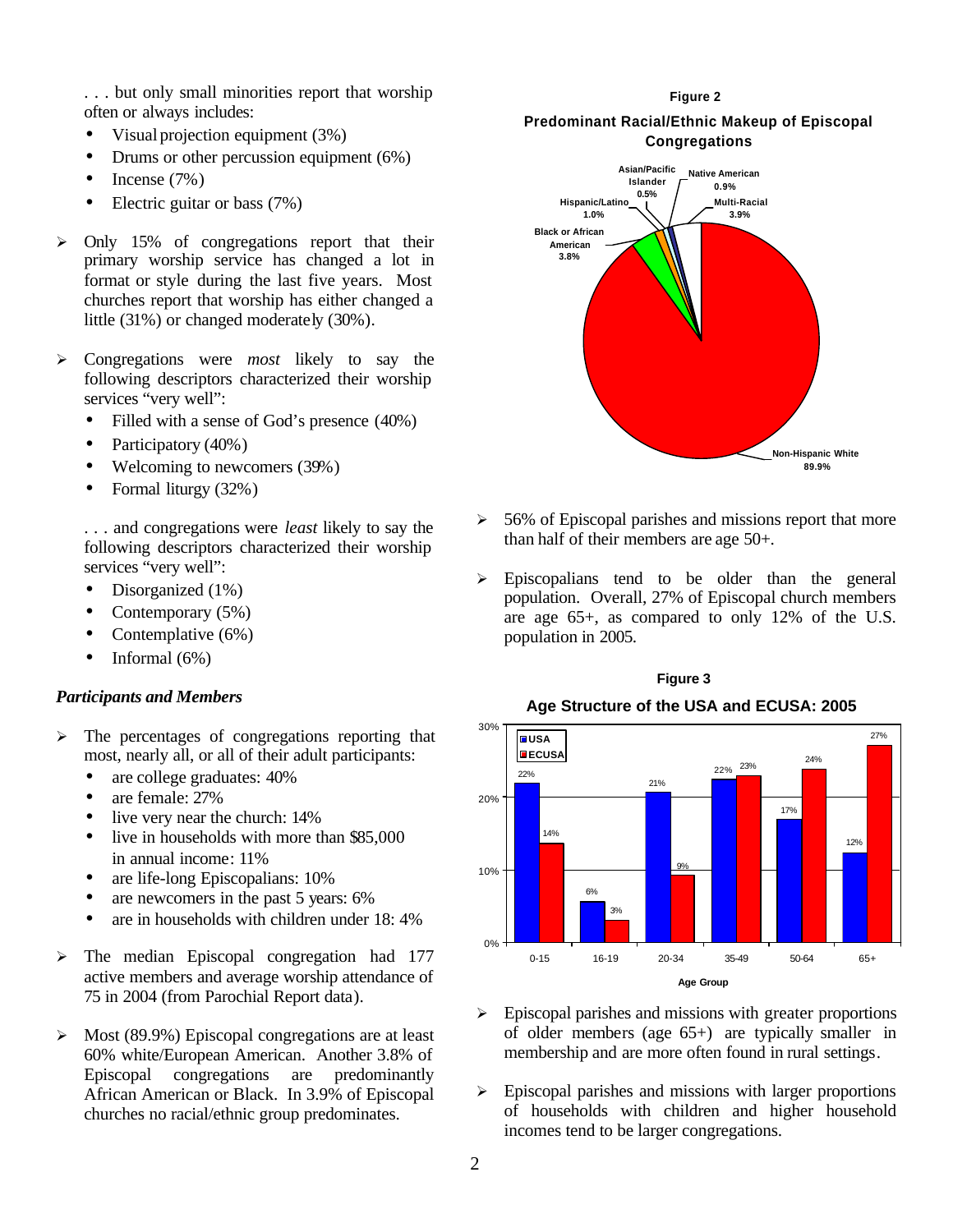**Percentage of Parishes with at Least 35% Older (Age 65+) Members by Size (ASA) Figure 4**



**Percentage of Parishes in Which Some to All (21- 100%) of Households Have Children Under 18 at Home by Size (Average Sunday Attendance--ASA) Figure 5**



## *Conflict*

- $\geq$  93% of Episcopal congregations reported having disagreements or conflicts in the last five years (up from 86% in 2000). 37% of churches reported very serious conflict (up from 32% in 2000).
- $\triangleright$  Of congregations that had very serious conflict:
	- Some members left the church: 91%
	- Some members withheld funds: 74%
	- A special meeting was called: 73%
	- The Bishop intervened:  $40\%$
	- A staff member resigned or was fired: 38%
	- The congregation split: 6%
	- The conflict was resolved: 53%

**Conflict in Episcopal Parishes Over Last Five Years Figure 6**



**Prevalence of Conflict in Episcopal Congregations by Type Figure 7**



- $\triangleright$  Rates of resolution by type of conflict:
	- Only minor conflict: 72% were resolved
	- Moderate conflict: 72%
	- Very serious conflict only over priest: 79%
	- Very serious conflict only over money: 61%
	- Very serious conflict only over GC 2003: 35%
	- Multiple very serious conflict: 54%

## *Finances*

 $\triangleright$  About the same proportion of congregations (9%) describes the current financial health of their congregation as excellent as say they are "in serious difficulty."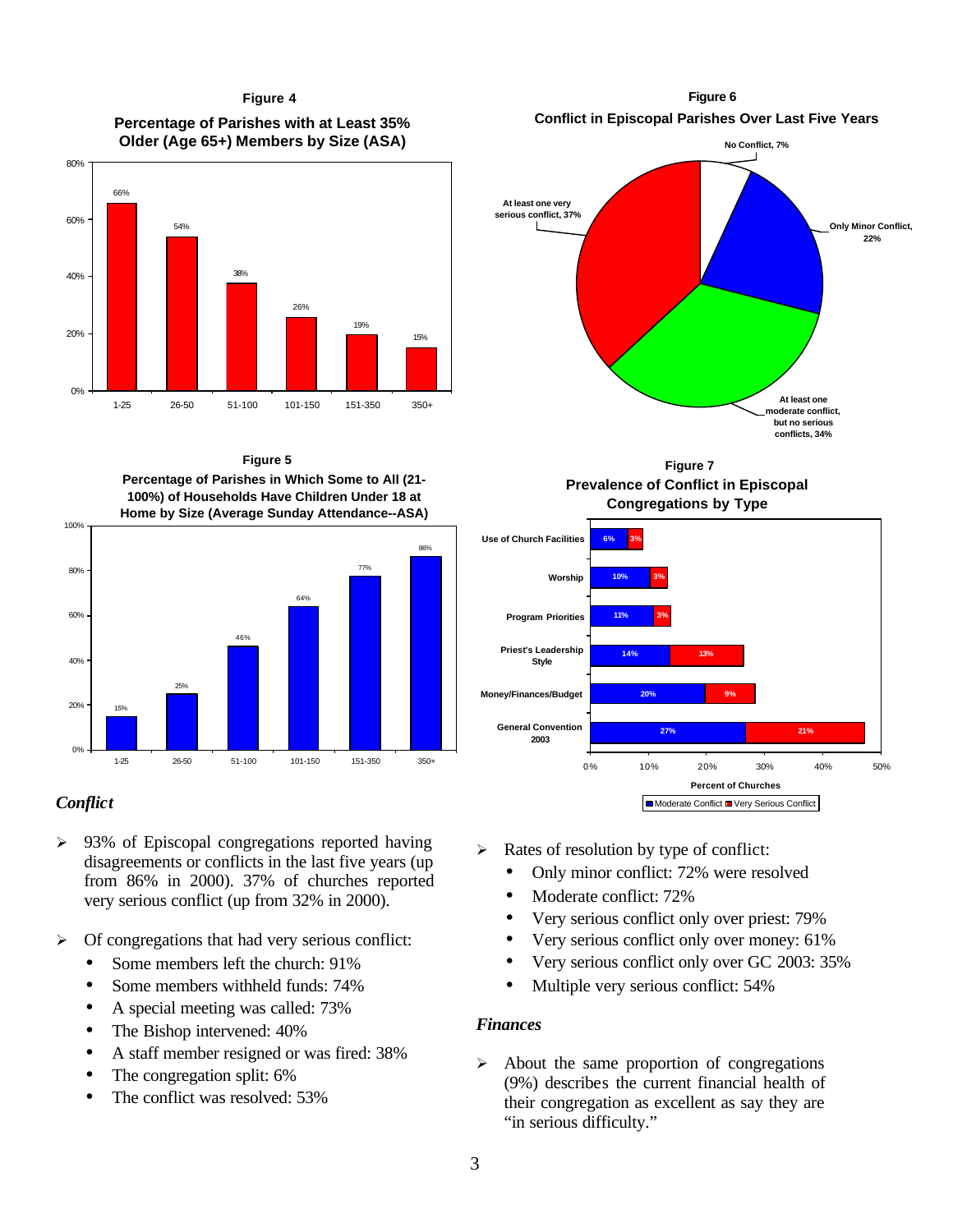- $\triangleright$  About one third of parishes and missions report that their finances are "excellent" or "good." The proportion with excellent or good financial health declined from 56% to 32% between 2000 and 2005. The proportion in some or serious financial difficulty almost doubled, increasing from 13% in 2000 to 25% in 2005.
- $\triangleright$  The typical (median) congregation reported total revenue for 2004 of \$152,367 and total operating revenue of \$128,348 (from Parochial Reports).
- $\triangleright$  The typical expenditure (median and average) for all staff salaries and benefits was 50% of budget in 2005. Smaller churches tend to spend a lower proportion of their budgets on staff salaries and benefits because such congregations tend to rely more heavily on part-time and volunteer staff.

**Figure 8**



- $\triangleright$  The majority of Episcopal parishes and missions (58%) report no gifts to Episcopal seminaries or divinity schools. Overall, the mean (average) gift to seminaries is 0.7% of annual budget.
- $\triangleright$  Only 7% of Episcopal congregations report having made a commitment to contribute 0.7% of their annual budget in support of the Millennium Development Goals.

## *Leadership*

 $\triangleright$  Nearly three quarters of Episcopal congregations (72%) report having a solo rector or vicar. Another 19% have multiple priests with one serving as senior minister. Only 2% of congregations have co-rectors or co-vicars and another 7% have no priest at the present time.

- $\geq$  27% of current parish clergy describe their call to their congregation as part-time. Those serving part-time are almost evenly divided between those with other employment and those that are only employed by their parish or mission.
- $\triangleright$  The typical (median) rector or vicar is 57 years of age and was called to his or her congregation in 2001 (note: survey was completed in mid-2005). The median age of clergy in this survey is higher than the figure typically referenced for Episcopal parish clergy (age 53) because the FACT survey includes priests who are not active in the pension system (such as retired clergy who serve parishes).
- $\geq 76\%$  of rectors and vicars are male. 19% have a doctoral degree.



**Figure 9**

- $\triangleright$  Descriptors which a majority of Episcopal rectors and vicars say fit them *very well* include:
	- Cares about people (68% say fits very well)
	- Effective worship leader (59%)
	- Good liturgist (56%)
	- Hard worker (51%)
	- Knows the Bible  $(51\%)$
- $\triangleright$  Descriptors which Episcopal rectors and vicars say fit them *least well* were charismatic leader (lowest), evangelistic, effective administrator, "knows how to get people to work together," and "knows how to get things done."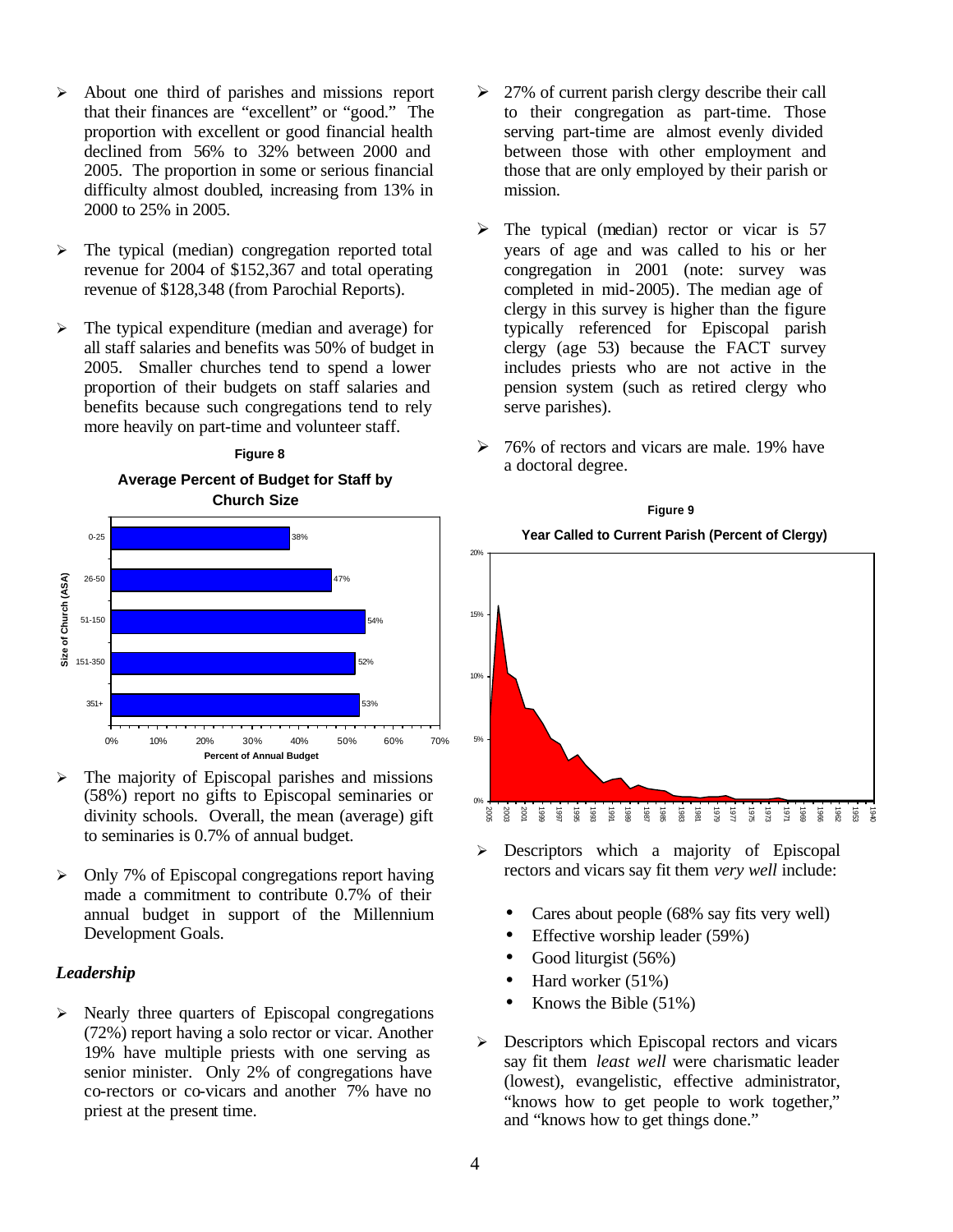## *Programs, Practices and Ministries*

- $\triangleright$  Programs that at least half of congregations consider to be a "key activity" or program include:
	- Church School (reported by 73%)
	- Fellowships and social activities (71%)
	- Choirs and music programs (59%)
	- Community service activities (57%)
	- Children's programs (51%)
	- Bible study groups  $(50\%)$
- $\triangleright$  Programs that larger percentages of congregations do not conduct (as key or minor activities) include :
	- Parenting or marriage enrichment (71% do not offer)
	- Support groups (50%)
	- Senior adult programs (50%)
	- Spiritual retreats (49%)
	- Evangelism or recruitment activities (31%)
	- Youth ministry (30%)
- $\triangleright$  Most Episcopal congregations emphasize personal religious practices in addition to attendance at worship services. Over half (59%) of Episcopal congregations put "quite a bit" or "a lot" of emphasis on personal prayer, meditation or devotions. Around half also stressed studying the Bible and tithing or sacrificial giving. Smaller percentages emphasized keeping the Sabbath day Holy (38%) and family devotions (32%).
- $\triangleright$  Most Episcopal congregations (81%) operate or participate in a food pantry or soup kitchen to help persons in need. 35% report that many members are involved in that ministry and another 46% say that a few members are involved.
- $\triangleright$  Other service programs offered by fairly large proportions of congregations include:
	- Cash or vouchers given to families or individuals (68% report involvement)
	- Hospital, nursing home, assisted care (57%)
	- Counseling services (32%)

## *Recruitment and Evangelism*

 $\triangleright$  Very few Episcopal churches report that their members are heavily involved in recruiting new members. Only 17% say their members are involved "quite a bit" or "a lot." The more typical involvement is "a little" (38%) or "some" (39%).

ÿ Churches with greater involvement in recruitment activity are more likely to have experienced growth in membership and worship attendance.



- $\triangleright$  The most frequently mentioned method of contacting worship visitors is by the mail:
	- We contact visitors by mail (68%)
	- We contact visitors by phone (55%)
	- We send materials to visitors (46%)
	- We contact visitors by personal visit (44%)
	- We contact visitors by email (19%)
- $\triangleright$  Only a few Episcopal congregations say that they rarely, if ever, have any visitors to their worship services (13%), and even fewer (8%) say that they rarely, if ever, contact the visitors that they have.
- $\triangleright$  In a typical month, the leaders of a typical (median) church make three visits or phone calls to "prospective members, worship visitors, or newcomers in the community." Almost a quarter (21%) report that they make no contacts with church prospects.
- ÿ Most Episcopal churches have conducted some form of recruitment or evangelism the last year:
	- Encouraged members to invite nonmembers (86% report doing)
	- Advertised on radio/TV/newspaper (75%)
	- Encouraged members to talk about their faith with non-members (72%)
	- Held special events to attract nonmembers (60%)
	- Developed a recruitment plan (43%)
	- Contacted newcomers to the area (33%)